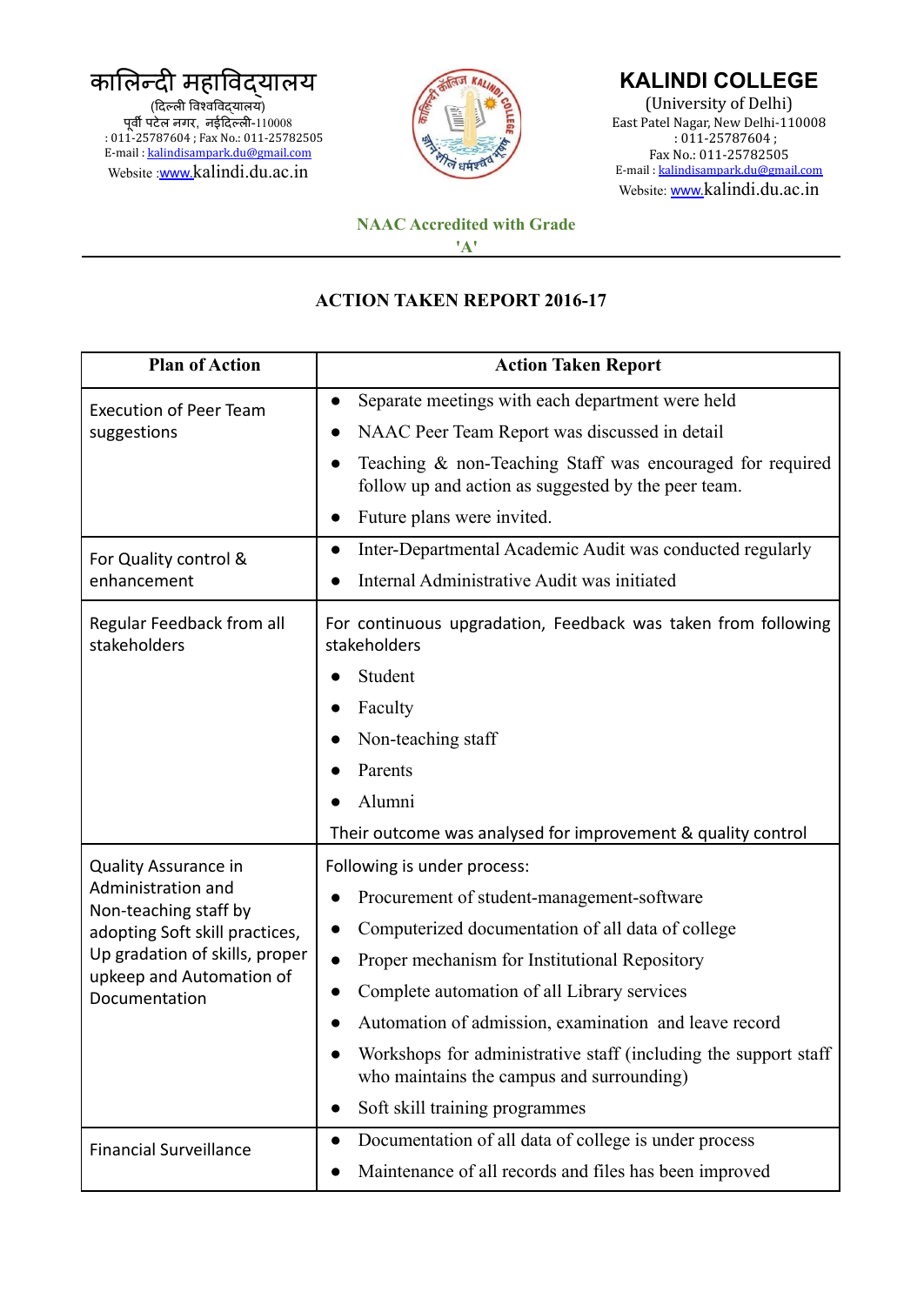|                                                                                               | Procurement of required salary management software was<br>$\bullet$<br>suggested                                                                                                                                                                                                                           |
|-----------------------------------------------------------------------------------------------|------------------------------------------------------------------------------------------------------------------------------------------------------------------------------------------------------------------------------------------------------------------------------------------------------------|
| Collaboration and exchange                                                                    | College has signed MoU with Institute of Bioresources and<br>$\bullet$<br>Sustainable Development, Imphal, Manipur, to set up an<br>IBSD-Kalindi Centre for Women Entrepreneurship in North<br>East at Kalindi College.                                                                                    |
|                                                                                               | NSS unit of the College signed a Memorandum of<br>Understanding (MoU) with IIT Delhi for the INDIAN ROAD<br>SAFETY CAMPAIGN - IRSC, a National Project with the<br>maxim to inculcate significant Road Safety and prohibit<br>catastrophes on roads.                                                       |
|                                                                                               | B. Voc (Printing Technology) and B. Voc (Web Designing)<br>$\bullet$<br>collaborated with Industry Partners:<br>(i) Dainik Jagran,<br>Noida for B.Voc (Printing Technology)                                                                                                                                |
|                                                                                               | (ii) Sisoft Technologies for B.Voc (Web Designing)                                                                                                                                                                                                                                                         |
|                                                                                               | MoU signed with R K Films & Media Academy for Add-on<br>$\bullet$<br>Courses on "Video Production" and "Photo Journalism"                                                                                                                                                                                  |
|                                                                                               | MoU signed with <i>Englitude Academics</i> for Add-on Course on<br>Communication Skills & Personality Development                                                                                                                                                                                          |
|                                                                                               | MoU signed with Aeris Communications India Pvt Ltd.,<br>$\bullet$<br>NOIDA, UP for making of Smart Identity Card.                                                                                                                                                                                          |
|                                                                                               | MoU signed with Hero Solar Energy Pvt Ltd. for Solar<br>Photovoltaic Power Plant.                                                                                                                                                                                                                          |
| Physical Review of College                                                                    | <b>Execution Committees were restructured</b><br>$\bullet$                                                                                                                                                                                                                                                 |
| Infrastructure<br>• Academic Blocks<br>• Administrative Blocks<br>• Library<br>• Laboratories | Monitoring Committee was constituted to check standards and<br>$\bullet$<br>quality of renovation and new developments of the<br>infrastructure in the College.                                                                                                                                            |
|                                                                                               | Review visits to ensure quality assurance were conducted and<br>different areas of improvement or appreciation were discussed.                                                                                                                                                                             |
|                                                                                               | Proper lighting of entire campus was executed.<br>$\bullet$                                                                                                                                                                                                                                                |
|                                                                                               | New Water connection, additional storage capacity tanks and<br>RO System was installed.                                                                                                                                                                                                                    |
| Regarding IT/ICT                                                                              | College has developed a Student-Management-Software<br>(SMS) with the help of M/S Manacle Technologies Pvt. Ltd.<br>to maintain both administrative and academic digital record<br>management, Admission, Fees, Attendance, Time table,<br>E-mail & bulk SMS, Internal Assessment, Payroll & Leave<br>etc. |
|                                                                                               | The College website was regularly updated.                                                                                                                                                                                                                                                                 |
|                                                                                               | Connectivity to DU portals is more effective.                                                                                                                                                                                                                                                              |
|                                                                                               |                                                                                                                                                                                                                                                                                                            |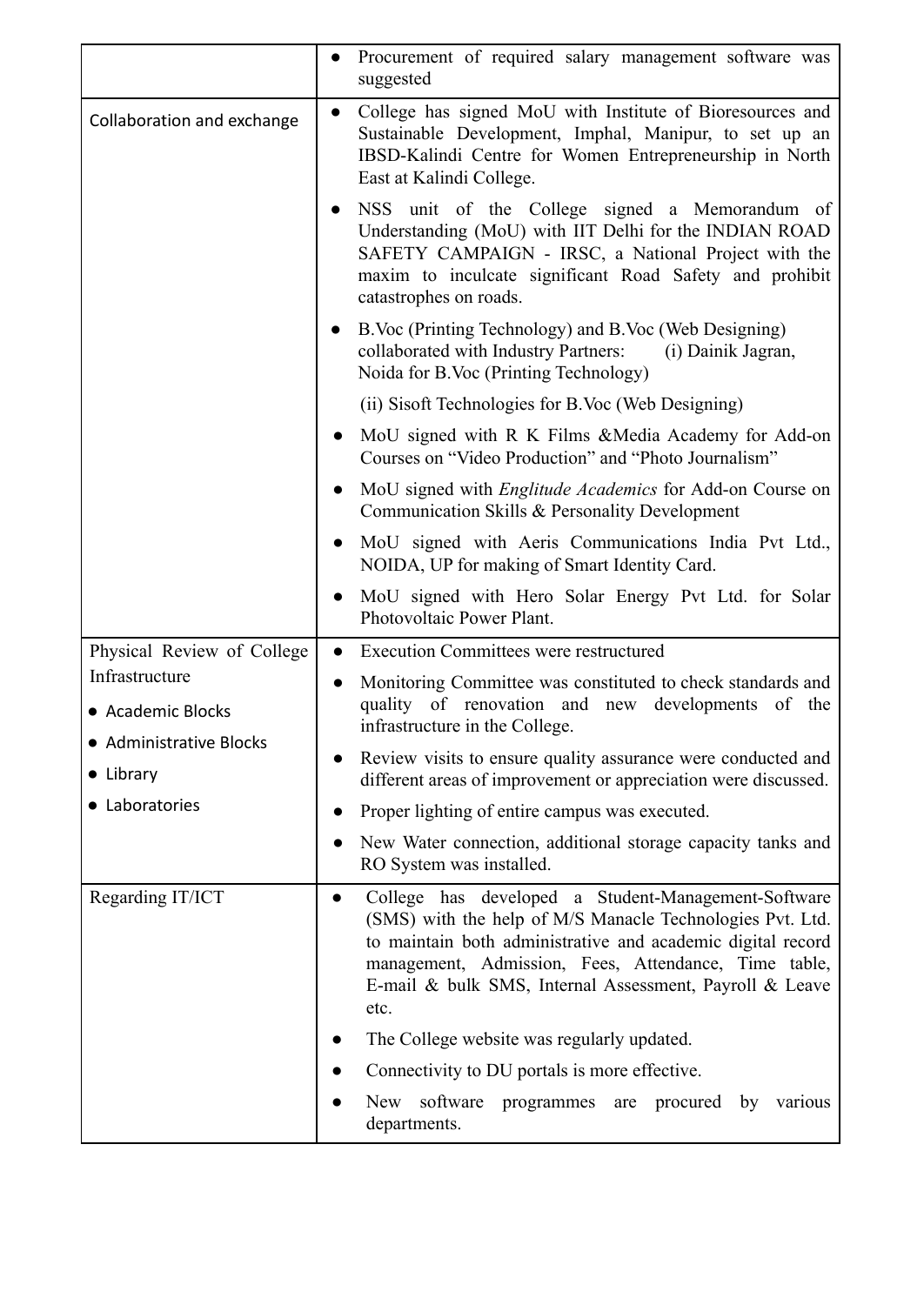| Teacher Training/<br>Research Programme | Research Committee has been asked to encourage research<br>and to ensure optimum utilisation of Teachers Cyber Centre<br>and UGC Resource Centre.                                                                             |
|-----------------------------------------|-------------------------------------------------------------------------------------------------------------------------------------------------------------------------------------------------------------------------------|
|                                         | Capacity Building Training and Faculty Development<br>Programme have been organized                                                                                                                                           |
| Library upgradation                     | Bar-coding of Library Books and membership<br>cards<br>$\bullet$<br>completed                                                                                                                                                 |
|                                         | For expansion of seating space and stacking area, PWD has<br>been requested to do the assessment and give suggestions                                                                                                         |
|                                         | Each department was motivated to create Departmental Mini<br>Library                                                                                                                                                          |
| Mentoring of Students                   | Mentoring and Counselling are being managed separately by<br>$\bullet$<br>the faculty members.                                                                                                                                |
|                                         | Grievance Cell has been made more effective.                                                                                                                                                                                  |
| <b>Financial Support</b>                | Teachers are encouraged to apply funds to University/<br>$\bullet$<br>UGC/CSIR/ ICSSR/ICSR etc.                                                                                                                               |
|                                         | Record of Research Projects/ Publications/ Innovation<br>Projects is maintained                                                                                                                                               |
|                                         | Scholarships / Free-ships / Awards etc. are promoted.                                                                                                                                                                         |
|                                         | To create corpus for research, a component in students fee has<br>been dedicated for research and innovation                                                                                                                  |
| <b>Health Facilities</b>                | Medical /Counselling Room was refurbished with regular<br>$\bullet$<br>visit of Doctor                                                                                                                                        |
|                                         | Suggested for Counselling of students by faculty members,<br>accordingly department wise schedule was prepared and<br>executed.                                                                                               |
|                                         | Mother Dairy kiosk was created to provide healthy alternative<br>to aerated drinks and fast food.                                                                                                                             |
|                                         | Gymnasium was made functional; separate slots for staff and<br>students are available for all concerned.                                                                                                                      |
| <b>Redressal of Grievances</b>          | Grievance Redressal Cell addressed the problems shared with<br>$\bullet$<br>the Principal or dropped in Complaint Boxes.                                                                                                      |
|                                         | General Assemblies of students were conducted, complaints<br>were directed to concerned authorities.                                                                                                                          |
|                                         | For the differently-abled students: The College constituted a<br>$\bullet$<br>committee consisting of faculty members and members of<br>Students' Union to counsel the new students for opting their<br>best suitable course. |
|                                         | Entire Campus has been made disabled-friendly.                                                                                                                                                                                |
|                                         |                                                                                                                                                                                                                               |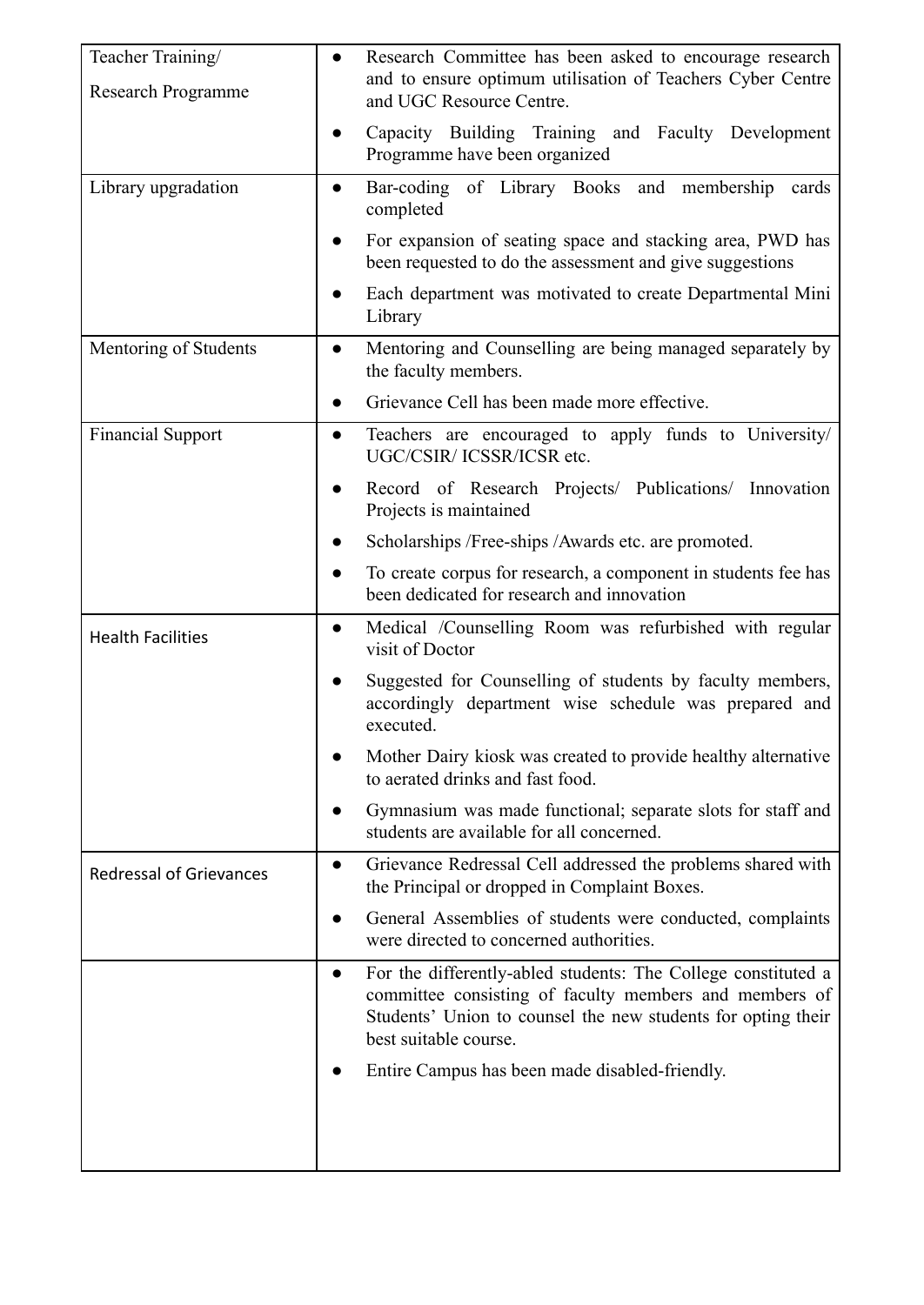| To Address Special Needs                               | For the North East students:                                                                                                                                                                                                                                        |
|--------------------------------------------------------|---------------------------------------------------------------------------------------------------------------------------------------------------------------------------------------------------------------------------------------------------------------------|
|                                                        | o The College has handed over the final plan and location to<br>PWD to build up a North Eastern Girls' Hostel in the campus.                                                                                                                                        |
|                                                        | o Grievance Cell and Counselling Cell, consisted of various<br>faculty members of the College, deals with the welfare of the<br>North-eastern students.                                                                                                             |
| Strengthen<br>Placement<br>the                         | Placement Cell has been revamped<br>$\bullet$                                                                                                                                                                                                                       |
| Cell                                                   | Plans have been prepared to make the Placement Cell more<br>active.                                                                                                                                                                                                 |
| <b>SWOC Analysis</b>                                   | A committee has been made to monitor the SWOC of each<br>departments/society/club and suggest various ways to rectify their<br>weakness, if any, and increase their strength.                                                                                       |
| Beyond the College                                     | Projects undertaken by the College                                                                                                                                                                                                                                  |
| • 'Hand-Holding' of week<br>educational institution or | Students took remedial classes for XII standard students in<br>Baba Ramdev Sarvodaya Kanya Vidyalaya                                                                                                                                                                |
| government school                                      | A Film Festival on Disability was organised                                                                                                                                                                                                                         |
| • sensitization about elderly                          | A workshop was organised on how to write a screenplay with<br>$\bullet$<br>special focus on the theme of Disability.                                                                                                                                                |
|                                                        | Eco-club organized Anti-fire campaign programme.                                                                                                                                                                                                                    |
|                                                        | Documentaries produced by the students included:                                                                                                                                                                                                                    |
|                                                        | 1) Dare to cage 2) Raftar- e- Zindagi                                                                                                                                                                                                                               |
|                                                        | 20 students took part in OBR (One Billion Rising) Mela<br>related to creation awareness on women issues                                                                                                                                                             |
|                                                        | Sensitization workshop on Caring for Elderly was organised.                                                                                                                                                                                                         |
|                                                        | The Innovation Project on "A Socio-economic study of the<br>conditions of the elderly in Old Age Homes of Delhi" received<br>wide acknowledgement / recognition. A paper was presented<br>on the same in IIT and there was a Research Display in the<br>University. |
|                                                        | Street play for awareness on girl-child education                                                                                                                                                                                                                   |
|                                                        | Golden Jubilee Tournament of Chess and Carrom (for<br>differently abled)                                                                                                                                                                                            |
|                                                        | Workshop on Healthy Life and Diet                                                                                                                                                                                                                                   |
|                                                        | Swachhta Pakhwara: Visit to old age home, Rajendra Place<br>metro station, and Rally                                                                                                                                                                                |
|                                                        | Indian Road Safety Campaign: Technical Session for the Road<br><b>Safety Manual and Practical Demonstrations</b>                                                                                                                                                    |
|                                                        | Celebrating Organ Donation Day on the eve of Independence<br>Day                                                                                                                                                                                                    |
|                                                        | Sensitization of Voters: Voters Month for registration of Voter<br><b>ID</b> Cards                                                                                                                                                                                  |